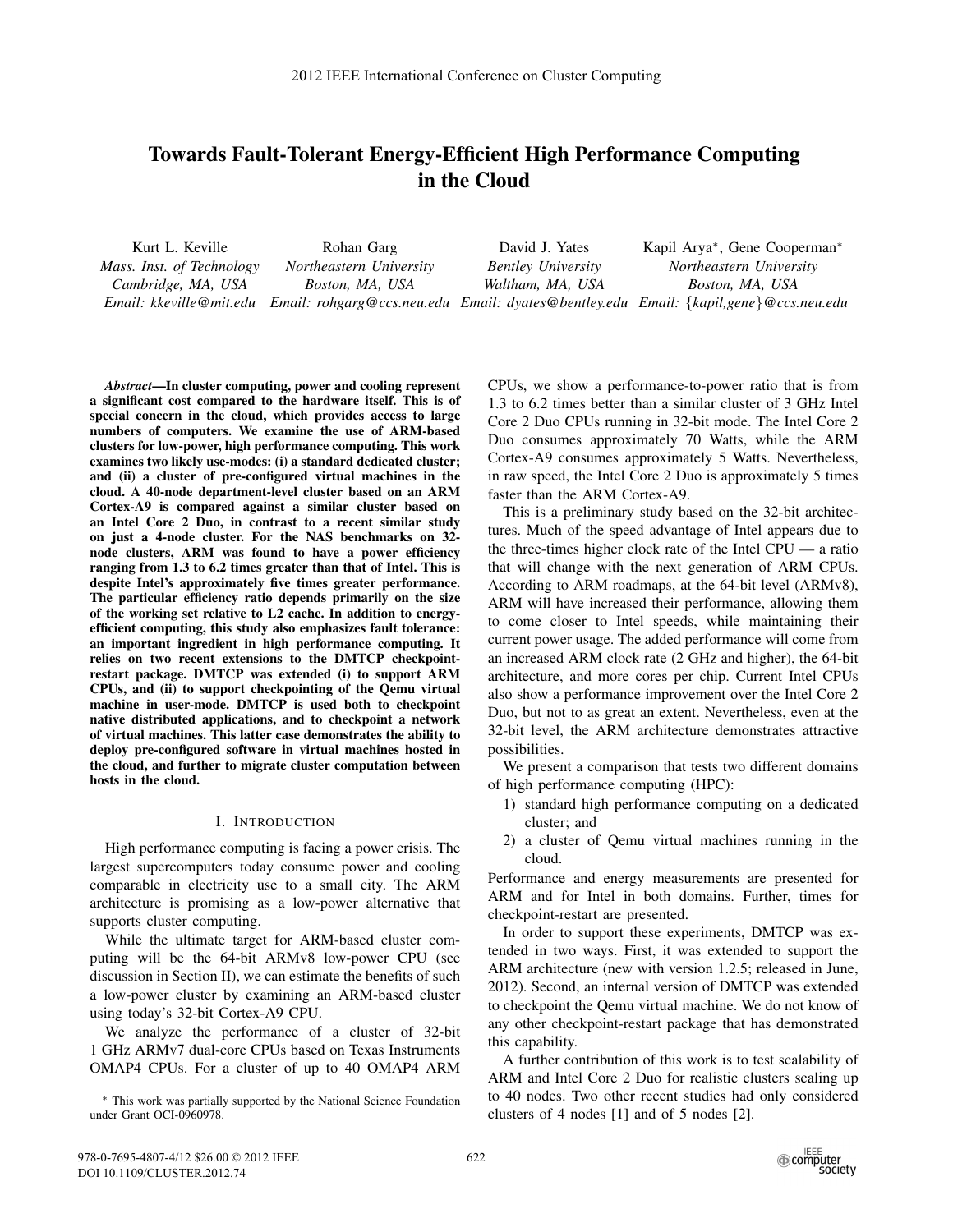In the rest of this paper, Section II provides background on the roadmap of the ARM CPU architecture, while Section III reviews DMTCP. Section IV briefly reviews the power measurements. Section V presents the experimental results and analysis. Section VI describes related work, and Section VII presents the conclusions.

# II. BACKGROUND: ARM CPU ARCHITECTURE

ARM is the most widely used general purpose CPU based on number of units. ARMv7 is the latest 32-bit ARM architecture, and ARMv8 is the previously announced 64-bit ARM architecture. The ARM Limited corporation does not manufacture CPUs, but instead licenses their ARM designs to other companies.

*32-bit ARMv7:* Within the ARMv7 architecture, the current generation for high performance computing is the 32-bit Cortex-A9. The TI OMAP4 CPU used here is an implementation of the Cortex-A9. In late 2012, the next generation of ARM processors, the Cortex-A15, will be available.

*64-bit ARMv8:* Up to a year later (in late 2013), current roadmaps project availability in quantity of the follow-on generation (64-bit ARMv8 architecture). In one example, AppliedMicro projects in their roadmap a 3 GHz ARMv8 CPU consuming 2 Watts per core [3].

Figure 1 provides a view of the TI PandaBoard cluster, along with a chair placed beside it in order to show the scale.



Figure 1. TI PandaBoard cluster used for experiments (photo by Lisa DeLacey)

## III. BACKGROUND: DMTCP

DMTCP [4] (Distributed Multi-Threaded CheckPointing) is open source software. It supports *transparent* checkpointrestart. In particular, it checkpoints the several dialects of MPI directly at the socket level, without the use of any MPIspecific hooks. Figure 2 shows the architecture of DMTCP. The three core commands of DMTCP are:

```
dmtcp_command a.out
dmtcp_command --checkpoint
dmtcp_restart ckpt_a.out_*.dmtcp
```
When the user invokes a.out, via the command dmtcp\_command, the LD\_PRELOAD environment variable causes a DMTCP-specific "hijack" library to be loaded prior to executing the end user's "main" routine. This library creates a checkpoint thread and creates a signal handler for SIGUSR2, the intra-process checkpoint signal. The library also creates wrappers for several system calls. The checkpoint thread then connects to the DMTCP coordinator, and waits for a checkpoint command.

Upon receiving a checkpoint request from the coordinator, the checkpoint thread quiesces each of the user threads by sending the SIGUSR2 checkpoint signal. Next, DMTCP "drains" any data from the user sockets. To do this the DMTCP checkpoint thread sends a "cookie" through the sender end of each socket, and then reads from the receiver end of each socket until seeing the "cookie." In-transit data in socket buffers is thus saved in user space. Next, the checkpoint thread interrogates the kernel for information such as the open sockets, ptys, various file descriptors, mapped memory regions, etc. Information such as socket options and the current file offset for open files are also saved.



Figure 2. Architecture of DMTCP

DMTCP is also "inherited" within and between processes. Any calls to pthread\_create() cause DMTCP to note the new thread. Any calls to fork() cause the DMTCP "hijack" library to be loaded into the child process. Similarly, remote shell calls are detected, and the "hijack" library is also loaded into the remote process when it starts up.

## IV. POWER MEASUREMENTS

For the Intel Core 2 Duo, power measurements per node were taken from the Green500 list [5], as being more representative. Specifically, number 115 on the June, 2008 list of the Green500 appears as the largest cluster using Intel Core 2 Duo nodes. That cluster consisted of 1024 dualcore nodes, consuming 71.93 kW total power (excluding the network switch and disks). Based on this, the power per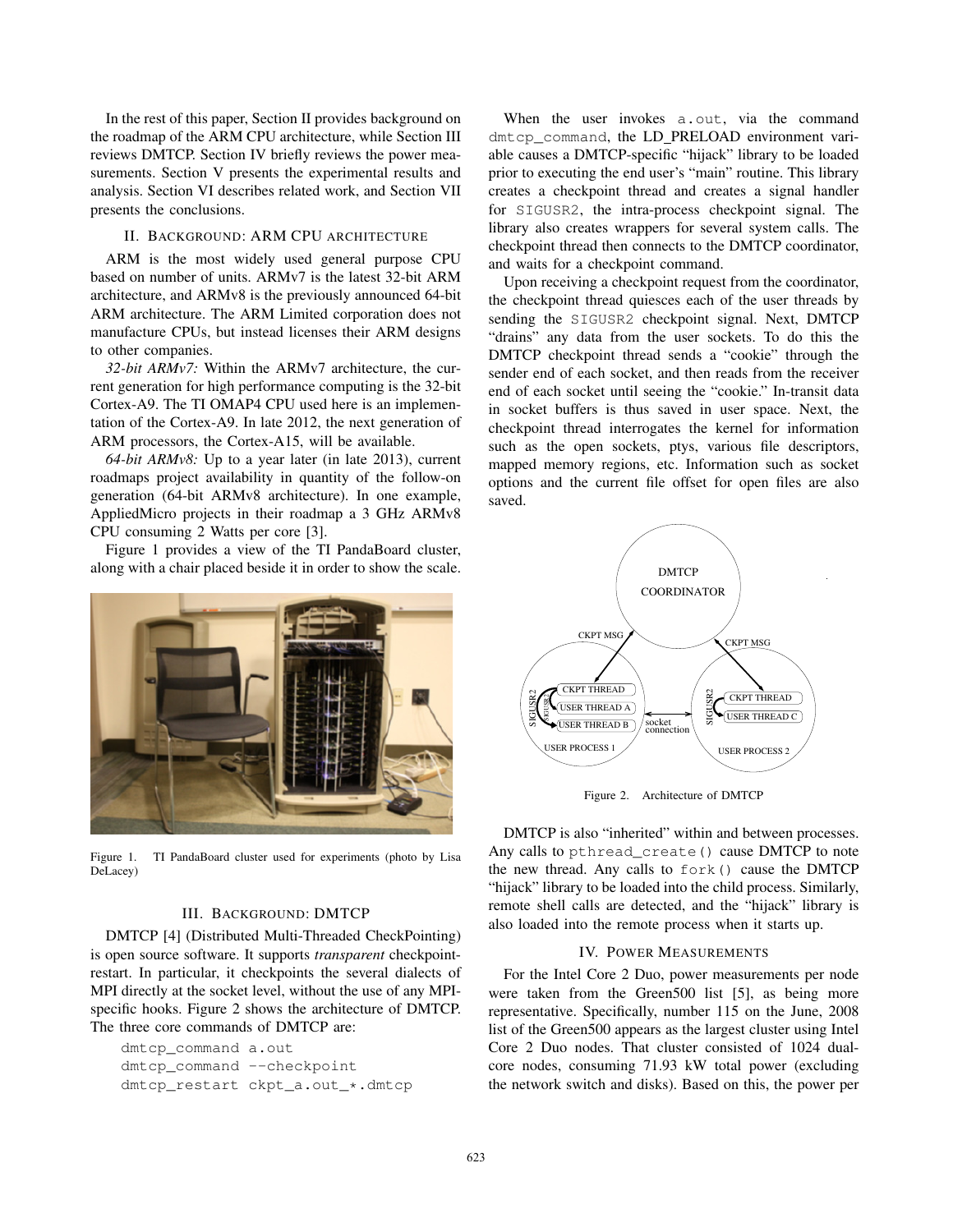node used in this paper for Intel nodes is  $71930/1024$  = 70.24 Watts per node. Note that the Core 2 Duo from June, 2008 was running at 1.5 GHz. Our own newer cluster was running at 3.0 GHz. We conservatively continue to use the value of 70.24 Watts for Intel, thereby giving the benefit of doubt to the Intel CPU.

Power consumption on the ARM CPUs was found to vary from 3 Watts when idle to 5 Watts under load. Direct power measurements were taken periodically to compute performance-to-energy ratios. Specifically, power measurements were taken every 5 seconds. Power was found to vary by about 15% during a single benchmark run. An average of the power during the benchmark was used.

The TI OMAP4 CPU has the unusual feature of being able to separately turn individual cores on and off. Anecdotally, HPCC/Linpack consumes 23 Watts on a six-node single-core configuration. This increases to only 30 Watts for a six-node dual-core configuration.

## V. EXPERIMENTAL RESULTS

#### *A. Configuration*

We compare nodes on a cluster of ARM OMAP4 processors against Intel Core 2 Duo processors, a recent dualcore CPU architecture, with 6 MB of L2 cache. The ARM CPU is a TI OMAP 4430 with 1 MB L2 cache on a PandaBoard motherboard. The Intel architecture is part of a Dell Optiplex 960 computer. Both CPUs are dual-core. The TI OMAP4 runs at 1 GHz, with 1 GB of RAM, while the Intel Core 2 Duo runs at 3 GHz, with 4 GB of RAM.

We present ARM and Intel results for 32 to 40 nodes below. In our experiments, The ARM computers were using gcc-4.7 under Ubuntu 12.04, while the Intel computers were using gcc-4.5 under Ubuntu 9.10. Both use 100 Mbps Switched Fast Ethernet.

As described in Section IV, the assumed power usage was taken as 70.24 Watts per CPU core for the Intel processors, based on values for the Intel Core 2 Duo from the Green500 list [5]. This was considered fairer for Intel measurements, since the local computers used for time measurements were not designed for low power.

Power measurements do not include the power of the Ethernet switch. This was measured separately at 23 Watts for a 48-port switch in the ARM cluster. Hence, power used by the cluster dominates power used by the switch. The ARM computers were run from local SD media.

The benchmarks used were from the NAS Parallel Benchmarks for MPI [6], [7]. MPICH-2 was used as the MPI dialect in all tests. To demonstrate native distributed computation, six NAS benchmarks were run using 32 nodes. In addition, NAS/LU (Lower-Upper Gauss-Seidel Solver) was used in experiments to test scaling our ARM cluster to 40 nodes in dedicated cluster and cloud-based modes.

The choice of Intel Core 2 Duo to represent the x86 architecture is motivated by the work of Keys et al. [2]. They showed the Intel Core 2 Duo to have performance per unit of power better than many other Intel and AMD CPUs, including several server processors.

Researchers at Aalto University [1] have shown that the performance to power ratio of a 4-node ARM-based cluster of PandaBoards is superior to that of a similar 4-node x86 based cluster by a factor of 1.2 for video transcoding and up to a factor of 9.5 for an in-memory database.

## *B. Dedicated Cluster Results*

Table I shows time and energy performance for the NAS Parallel Benchmarks [6] running on dedicated ARM- and Intel-based clusters, without virtual machines.

| Benchmark | <b>ARM</b> |             | Intel                        |                                 | Ratio       |
|-----------|------------|-------------|------------------------------|---------------------------------|-------------|
|           | Time $(s)$ | Energy (KJ) | $\overline{\text{Time}}$ (s) | $\overline{\text{Energy}}$ (KJ) | (ARM/Intel) |
| NAS/CG.A  | 7.79       | 1.18        | 3.27                         | 7.35                            | 6.2         |
| NAS/EP.A  | 13.00      | 1.97        | 1.12                         | 2.52                            | 1.3         |
| NAS/FT.A  | 13.25      | 2.01        | 3.61                         | 8.12                            | 4.0         |
| NAS/IS.A  | 3.37       | 0.51        | 1.16                         | 2.61                            | 5.1         |
| NAS/LU.A  | 138.98     | 21.08       | 12.03                        | 27.04                           | 1.3         |
| NAS/MG.A  | 4.50       | 0.68        | 0.68                         | 1.53                            | 2.3         |

Table I

NATIVE APPLICATIONS (NO VM). CLUSTERS FOR ARM AND INTEL BOTH CONTAIN 32 NODES. THE ARM/INTEL RATIO COMPARES THE PERFORMANCE-TO-ENERGY RATIOS FOR THE TWO ARCHITECTURES. THE ENERGY IS THE READING FROM A POWER METER, INTEGRATED OVER THE TIME OF THE BENCHMARK FOR THE 32 NODES. AN ARM/INTEL RATIO GREATER THAN 1.0 FAVORS ARM.

Table I, above, presents results for a variety of NAS-MPI benchmarks. The tests show a performance to power advantage for ARM over Intel that ranges from a ratio of 1.3 to 6.2. The ratios correlate well with whether the working set fits in L2 cache. The Intel CPU has 6 MB of cache, while ARM has only 1 MB. CG (conjugate gradient: eigenvalue of a single matrix) and IS (integer sort using bucket sort) have relatively small working sets, while LU matrix factorization  $(64 \times 64 \times 64$  for LU.A), and MG (MultiGrid; 3-D discrete Poisson equation) have larger working sets due to the problems being of higher dimension. The EP benchmark (embarassingly parallel) seems to be a special case due to its extensive use of square roots and logarithms. This takes advantage of Intel's CPU hardware support.

Table II, below, demonstrates the scalability of the ARM and Intel clusters running a native application as the number of nodes in the cluster varies. The NAS/LU.A benchmark used in Table II was chosen for scalability tests. NAS/LU.A was conservatively chosen because it favored the Intel CPU the most (aside from the EP special case). The energy efficiency ratios in Table II immediately highlight the two regimes of one to four nodes, and eight or more nodes. One to four nodes favor Intel due to the heavy pressure on the CPU cache, which is only 1 MB in the case of ARM. For eight nodes or more, network communication stress the computation to a greater extent, thus bringing the performance of ARM and Intel closer together.. We stress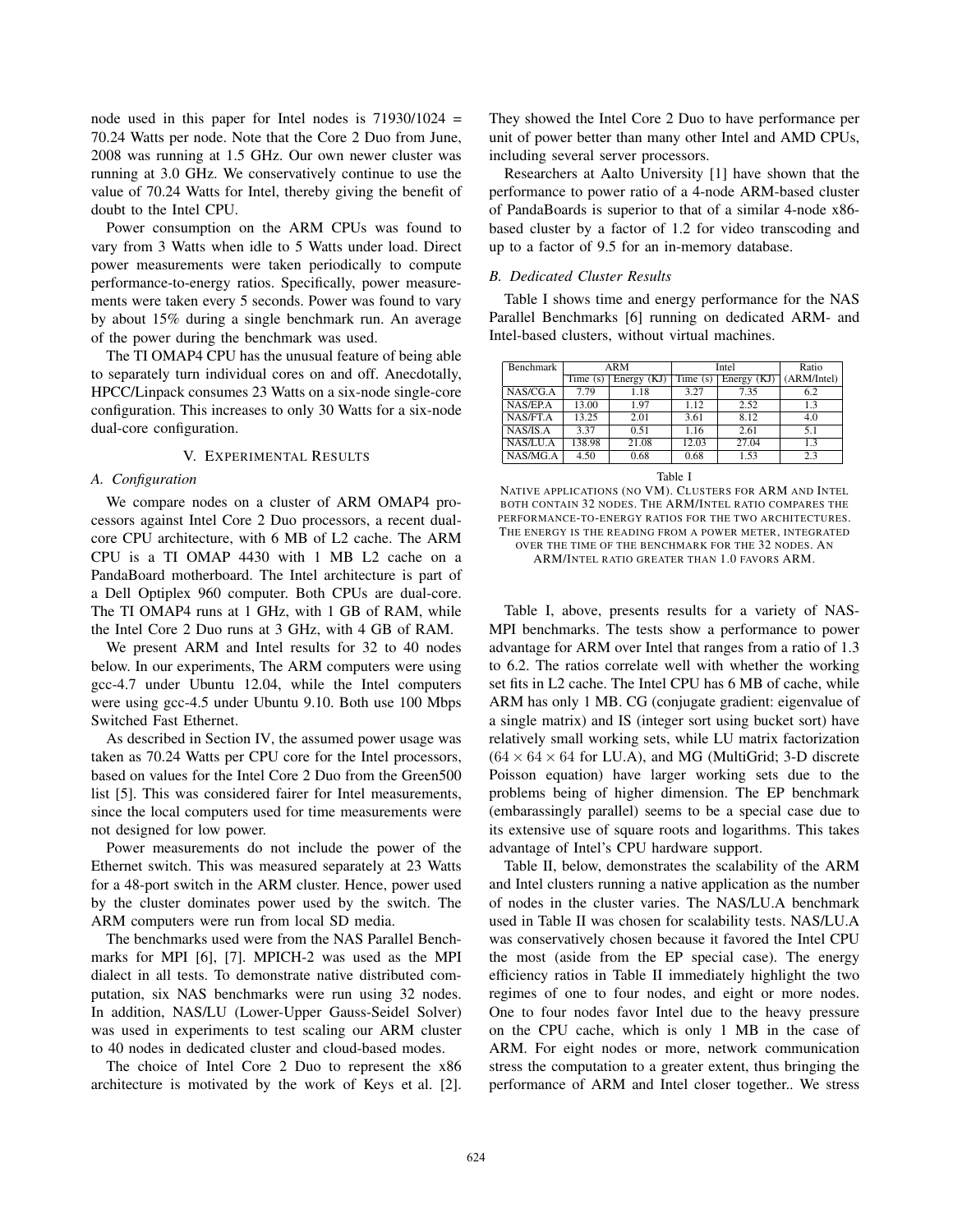again that LU was chosen to be conservative. The choice of NAS/CG or NAS/IS would very strongly favor ARM, as already seen by the large ratios in Table I.

| Num. nodes   | <b>ARM</b> |               | Intel   |               | Ratio       |  |
|--------------|------------|---------------|---------|---------------|-------------|--|
|              | Time(s)    | Energy $(KJ)$ | Time(s) | Energy $(KJ)$ | (ARM/Intel) |  |
| NAS-MPI/LU.A |            |               |         |               |             |  |
|              | 949.11     | 10.7          | 125.7   | 8.8           | 0.86        |  |
| 2            | 502.72     | 10.4          | 63.21   | 8.9           | 0.85        |  |
| 4            | 380.5      | 12.30         | 39.93   | 11.2          | 0.91        |  |
| 8            | 341.5      | 15.25         | 31.79   | 17.9          | 1.17        |  |
| 16           | 183.8      | 16.41         | 16.11   | 18.1          | 1.10        |  |
| 32           | 139.2      | 21.39         | 12.03   | 27.0          | 1.26        |  |
| 40           | 120.0      | 22.60         | 10.12   | 28.4          | 1.25        |  |

Table II

NATIVE APPLICATION (NO VM). SCALABILITY IS DEMONSTRATED AS THE NUMBER OF NODES IN A CLUSTER VARIES. THE NAS/LU.A BENCHMARK IS USED. THE RATIO IN THE LAST COLUMN IS DEFINED AS IN TABLE I.

Next, Table III shows the checkpoint times for the NAS/LU.A benchmark.

| Num. nodes | ARM          | Intel             |  |  |  |  |
|------------|--------------|-------------------|--|--|--|--|
|            | Ckpt(s)      | Ckpt(s)           |  |  |  |  |
|            | NAS-MPI/LU.A |                   |  |  |  |  |
|            | 8.2          | 2.65              |  |  |  |  |
| 2          | 8.4          | 2.95              |  |  |  |  |
| 4          | 8.2          | $\overline{3.13}$ |  |  |  |  |
| 8          | 9.6          | 3.28              |  |  |  |  |
| 16         | 12.0         | 3.9               |  |  |  |  |
| 32         | 20.1         | 4.68              |  |  |  |  |
| 40         | 26.7         | 9.36              |  |  |  |  |

Table III



Although writing to local disk (Intel) or an SD card (ARM) can contribute to the total time, operating systems hide this time by buffering disk writes. Further, DMTCP dynamically invokes gzip for compression. So, we believe the times to be limited largely by speed of RAM. The ARM clock speed is three times slower than that of Intel, which is consistent with checkpoint times for ARM being up to three times slower than Intel. Nevertheless the ARM CPU consumes less than a tenth the energy of the Intel CPU. This gives ARM an overall energy efficiency advantage.

#### *C. Cloud-Based Cluster Results*

Table IV shows the ability to use the Qemu virtual machine to run distributed computations in the cloud.

In Table IV, the times for checkpointing a virtual machine are now much closer between ARM and Intel. We believe this is because the memory footprint of a virtual machine is too large for the operating system to buffer most writes. Since checkpointing in both clusters is limited by diskwrite speed, Intel loses much of its speed advantage, thereby yielding energy efficiency ratios heavily in favor of ARM.

| Num. nodes     | ARM        |               | Intel   |                                 | Ratio       |
|----------------|------------|---------------|---------|---------------------------------|-------------|
|                | Time $(s)$ | Energy $(KJ)$ | Time(s) | $\overline{\text{Energy}}$ (KJ) | (ARM/Intel) |
| NAS-MPI/LU.A   |            |               |         |                                 |             |
|                | 19.3       | 0.22          | 13.3    | 0.93                            | 4.2         |
| $\overline{c}$ | 22.3       | 0.46          | 16.6    | 2.32                            | 5.0         |
| 4              | 22.2       | 0.65          | 20.8    | 5.84                            | 9.0         |
| 8              | 24.1       | 1.08          | 21.3    | 11.97                           | 11.1        |
| 16             | 29.9       | 2.67          | 21.8    | 24.50                           | 9.2         |
| 32             | 35.2       | 5.34          | 25.2    | 56.64                           | 10.6        |
| 40             | 60.2       | 11.34         | 40.8    | 113.65                          | 10.0        |

Table IV

CHECKPOINTING EFFICIENCY ON ARM VERSUS INTEL USING THE QEMU VM. QEMU IS RUN IN USER-MODE. CLUSTERS ON ARM AND INTEL BOTH CONTAIN UP TO 40 NODES. THE ARM/INTEL RATIO IS DEFINED AS IN TABLE I.

### VI. RELATED WORK

Our work on leveraging checkpoint-restart for faulttolerant, energy-efficient high performance computing (HPC) builds on earlier work by others (e.g. libckpt [8], Condor [9], and Sun Grid Engine [10]) and also our own work [4]. Using DMTCP to run HPC applications in a cluster also complements work by others [11], which explores using DMTCP to implement speculative software parallelism for large-scale distributed memory applications. This study enables HPC applications linked with DMTCP, potentially running on user-mode Qemu virtual machines [12], to checkpoint, restart and migrate as required.

Using ARM-based systems as the building block of choice for our HPC cluster is motivated by the research of several groups. For example, the AppleTV cluster research at Ludwig-Maximilians-Universität [13] has demonstrated mobile or consumer ARM-based systems a feasible technology basis for future HPC system designs. The results in [1] improve on cluster computing energy-efficiency results based on processors for embedded systems [14], and also on processors for laptops [2].

Recently, there has also been an emphasis on NVIDIA GPUs to provide another low-power alternative for cluster computing, e.g. [15]. However, the NVIDIA architecture depends on special tuning of GPU kernels to accommodate a SIMD style of programming. Most of the software tested in Section V has not been ported to the NVIDIA GPU.

Finally, our work assumes that chip and board designs have an ideal configuration and clock speed that delivers the best performance per unit of power for most HPC applications. (Recall that the TI OMAP-based PandaBoard consumed 23 Watts for six cores running a representative HPC workload, but only 30 Watts for twelve cores.) We therefore argue that power- or energy-proportional designs [16] for HPC should adjust the aggregate performance of a cluster by running servers (or blades) in their ideal configuration and turning them on and off on demand. The merit of this idea has been demonstrated by others, e.g. [17], and can leverage DMTCP to consolidate and distribute tasks among nodes either within a cluster or between clusters, possibly hosted